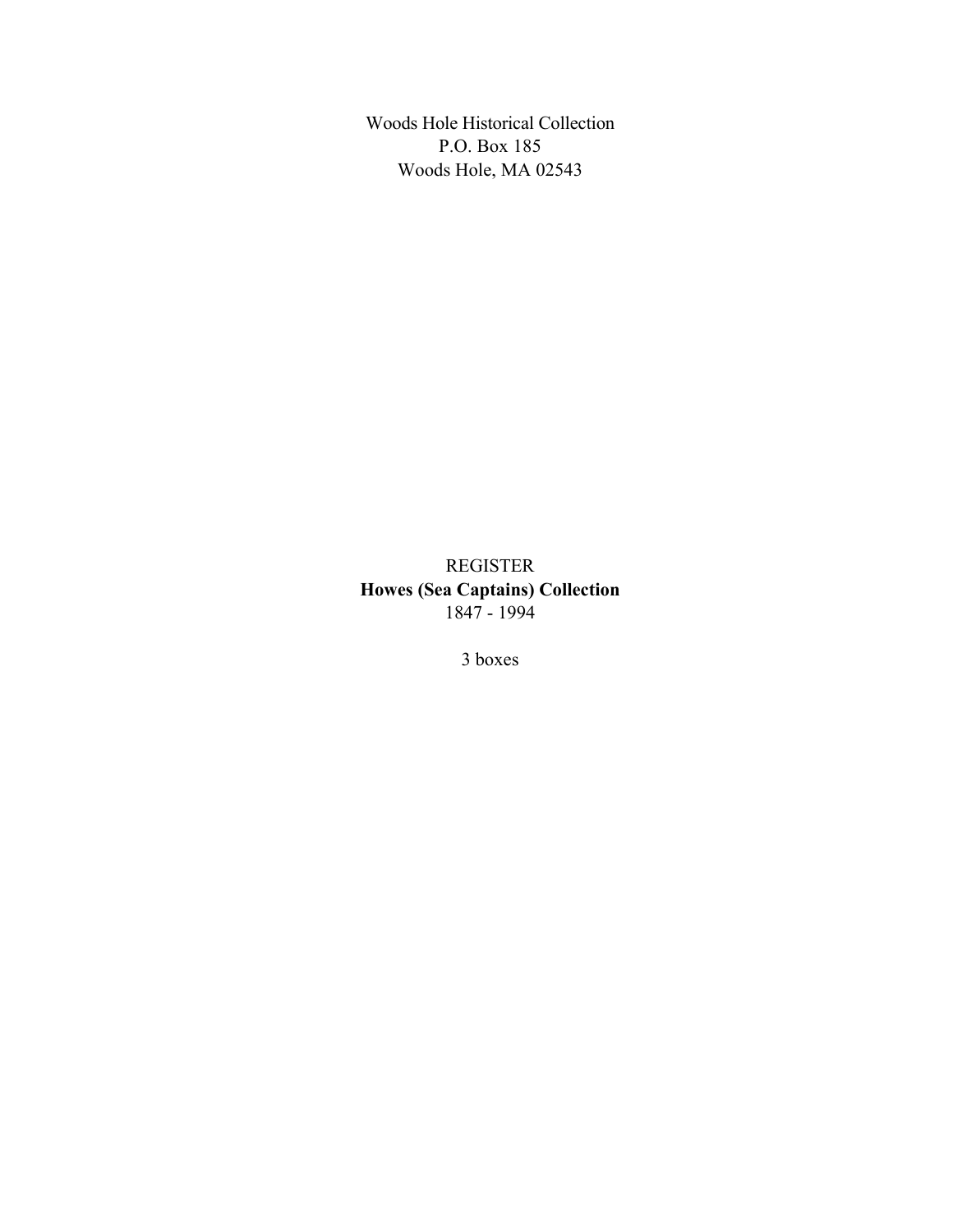#### **HOWES (Sea Captains) COLLECTION**

## **HISTORY**

The **Howes (Sea Captains) Collection** concerns Anthony Howes (1812-1874), Levi Anthony Howes (1845-1930) and his son James Sturgis Howes II (1880-1930). This collection was the origin of WHHC's two very important Ship's Logs of the *Amulet* and *Hippogriffe*, written by Captain Anthony Howes of East Dennis in the 1840s and 1850s. His relations, Levi Anthony and James Sturgis Howes II, eventually came to Woods Hole and lived in a house on the current site of MBL's Whitman-Rowe Laboratory on lower Water Street between MBL Street and Albatross Street. James Sturgis Howes was also a captain; in the collection there are logs of his time on a training ship, the *U.S.S. Enterprise*, of the Massachusetts Maritime Academy, in 1899 and 1900. He was afterwards a commercial ship's captain and later participated in a very interesting scientific voyage on the *Arcturus* to the Sargasso Sea with Dr. William Beebe in 1925.

The collection was given to WHHC by Ellen Howes in 1986 of Cumberland, Rhode Island. She was the wife of James Sturgis Howes, Jr. (1912-1964).

The Howes genealogy is very extensive. All Cape descendents trace their ancestry to Thomas Howes and his wife Mary Burr. Three branches descended from them, from sons Joseph, Thomas and Jeremiah Howes. Lydia Howes is descended from Joseph. The Howes Sea Captains (Anthony, Levi Anthony and James Sturgis) are descended from both Joseph and Thomas.

#### **SCOPE**

Besides genealogy, which duplicates the genealogy filed with the Lydia Howes Collection, the collection includes Ship's Logs as follows: the *Amulet* (1840s) with additional entries from the 1860s, the *Hippogriffe* (1850s), abstract log sheets of the *Hippogriffe* (1858) and the *Kit Carson* (1861-1862) and log books of the *U.S.S. Enterprise* (1899,1900).

There are a number of photos (snapshots) of Howes family activities, mostly taken in Woods Hole in the early 1900s to about the mid-1920s.

In addition, there is a scrapbook, probably compiled by Elizabeth Taylor Howes, daughter of James Sturgis Howes II. With ephemera, photos and newsclippings it follows the career of Captain James Sturgis Howes II. It also contains a brief biography of Levi Anthony Howes.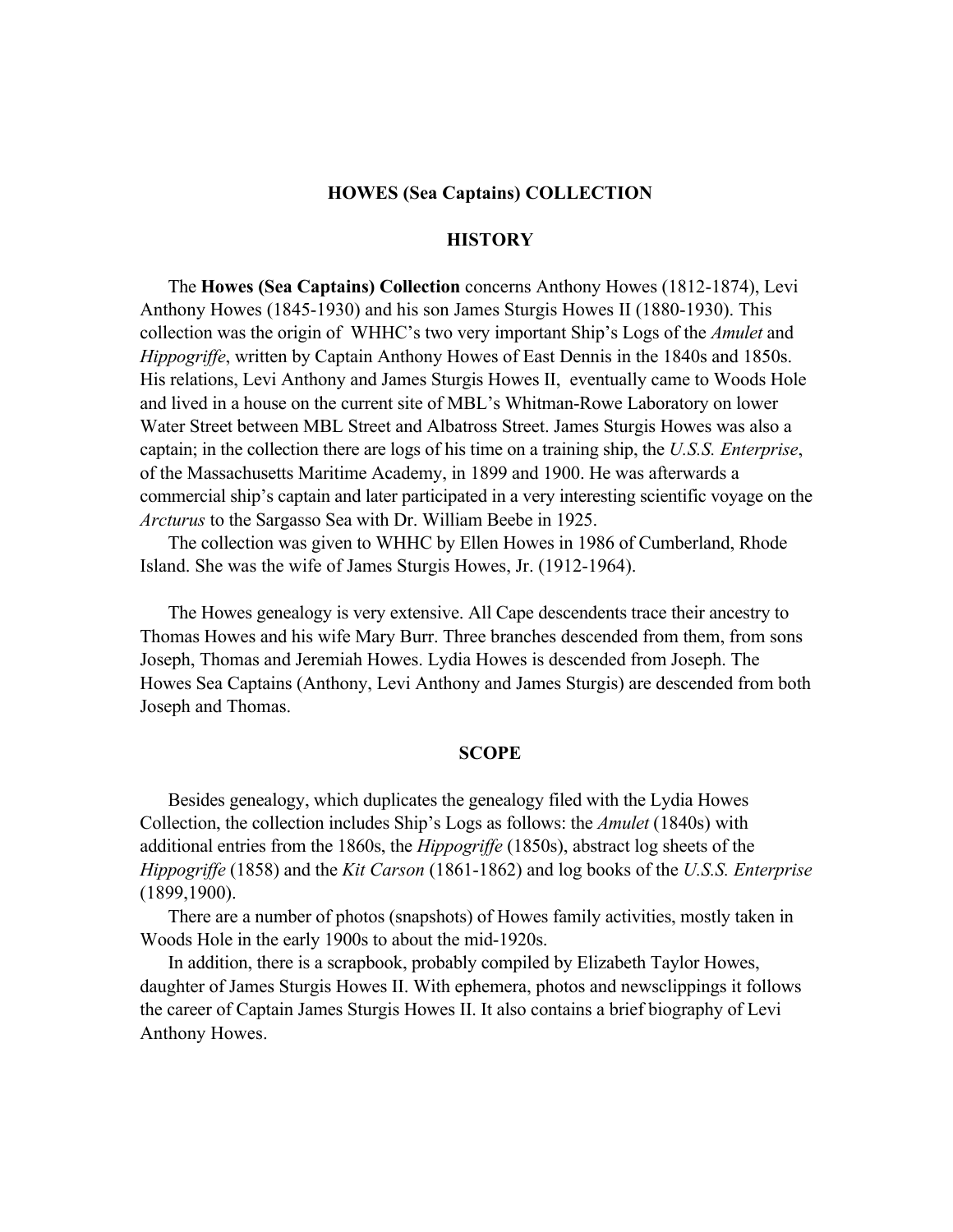# **HOWES (SEA CAPTAINS) COLLECTION**

### **BOX 1**

- 1-1. Typewritten ms. and handwritten notes: origin of collection from Ellen Howes. a. Typewritten register of original collection (obsolete).
	-
	- b. Handwritten notes on origin of collection, 1986.
	- c. Accession form for collection, July 1986.
- 1-2. Genealogy and family information.

*Extensive genealogy can be found in the Lydia Howes Collection.*

- a. Typewritten ms. Genealogy of two branches of Howes family. Xerox copy. *Copies of this also appear in the Lydia Howes Collection.*
- b. Typewritten ms. "Flotsam and Jetsam". Xerox copy. *Extensive notes on family history, items owned by various family members and captains' activities and education.*
- c. Typewritten ms. Dennis Historical Society Newsletter, September 1994, with information on the Howes family. Xerox copy.
- d. Handwritten notes. Notes on Log of the Ship *Amulet*.
- 1-3. Typewritten ms. Source notes, material and diagrams for "The Log Books of Captain Anthony Howes" by Nancy S. Bundy, 2010. Article for WHHM newsletter *Mainsheet*, Fall-Winter 2010 (included).
- 1-4. Material related to scanning of logs of Amulet and Hippogriffe, 2010. a. Typewritten letter and forms. Agreements and papers between WHHC&M and Dennis Historical Society for the loan of the ships' logs of the *Amulet* and *Hippogriffe* for scanning November 2, 2010.
	- b. CD of scanned images from Logs of *Amulet* and *Hippogriffe*
- 1-5. Photostats. 3 Photostat copies from the Log of the *Hippogriffe*.
- 1-6. Handwritten notes. Notes and queries by Jennifer S. Gaines
	- a. Notes on Log of *Hippogriffe*.
	- b. Queries about relationships and questions about Davis and Howes relationships in business, etc.
- 1-7. Clipping. "The 'Grandpa Moses' of Woods Hole." *Yankee Magazine*, July 1966. Article on Franklin Lewis Gifford.

*Note says that Uncle "Lige" (Elijah) Howes, brother of James Sturgis Howes, was given a Gifford painting of a ship as a wedding gift ("Commodore Morris"). The painting was included in the article.*